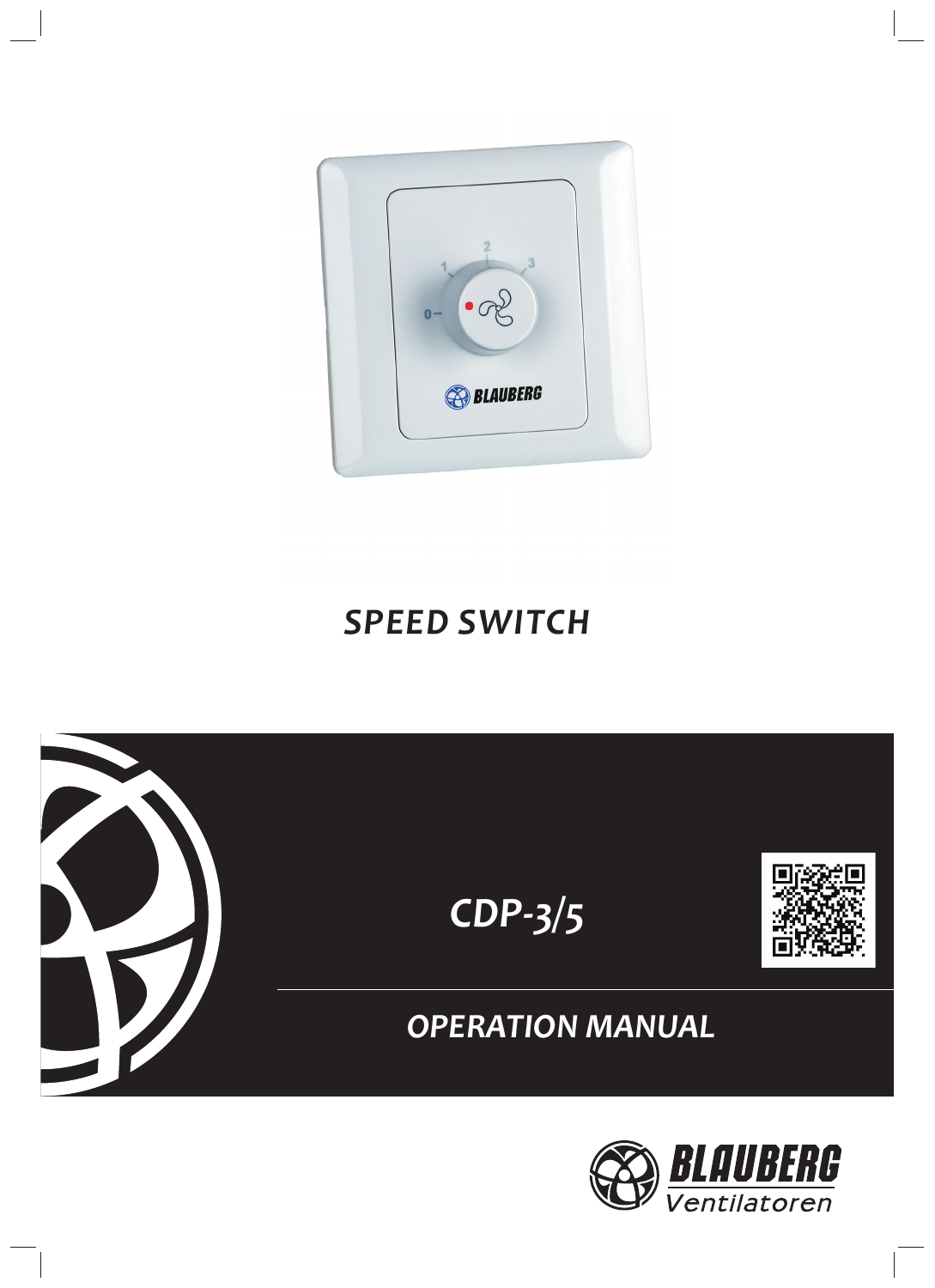BLAUBERG Ventilatoren GmbH is happy to offer your attention the speed switch CDP-3/5.

#### **INTRODUCTION**

The present operation manual contains technical description, technical data sheets, operation and mounting guidelines, safety precautions and warnings for safe and correct operation of the device.

Read carefully the operation manual, especially the safety requirements before mounting and start-up of the device.

Keep the operation manual available as long as you use the device.

#### **GENERAL**

The CDP-3/5 speed switch is designed for switching on/off and speed switching of ventilation units and fans.

#### **SAFETY RULES**

Cut off power supply to the device prior to any operations.

 All mounting and maintenance operations must be carried out by duly qualified electricians with a valid electrical work permit for electric operations after careful study of the user's manual.

Misuse of the device or any unauthorized modification are not allowed. Follow the manual guidelines to ensure trouble-free operation and long service life of the device.

### **STORAGE AND TRANSPORTATION RULES**

Transportation is allowed by any vehicle provided the product is transported in the original package and is protected against weather and mechanical damages.

Store the delivered product in the manufacturer's original packing box in a dry ventilated premise.



#### **WARNING**

The product is not allowed for use by children and persons with reduced physical, mental or sensory capacities, without proper practical experience or expertise, unless they are controlled or instructed on the product operation by the person(s) responsible for their safety. Supervise the children and do not let them play with the product.

**DELIVERY SET**

 $\checkmark$  Speed switch CDP-3/5;

 $\checkmark$  Operation manual;

 $\checkmark$  Packing box.

#### **TECHNICAL DATA**

Table 1. Technical data

|           | <b>Parameters</b>               |                            |                           |                                                 |                                    |                                     |            |  |  |
|-----------|---------------------------------|----------------------------|---------------------------|-------------------------------------------------|------------------------------------|-------------------------------------|------------|--|--|
| Model     | Supply voltage,<br>50-60 Hz [V] | Max. load current  <br>[A] | Max. output<br>power [VA] | Operating<br>temperature<br>range $[^{\circ}C]$ | Operating<br>humidity range<br>[%] | <b>Ingress</b><br>Protection Rating | Weight [q] |  |  |
| $CDP-3/5$ | 230                             |                            | 600                       | from $-10$<br>up to $+40$                       | max. 80                            | <b>IP40</b>                         | 130        |  |  |



The storage environment must not be subjected to any aggressive and/ or chemical evaporations, admixtures, foreign objects that may provoke corrosion and damage connection tightness.

Store the product in an environment with minimized risk of mechanical damages, temperature and humidity fluctuations at the ambient temperature from  $+5^{\circ}$ C up to  $+40^{\circ}$ C.

#### **MANUFACTURER'S WARRANTY**

The product complies with the requirements according to the EU norms and directives, to the relevant EU-Low Voltage Equipment Directives, EU-Directives on Electromagnetic Compatibility.

The product complies with the requirements according to the EU norms and directives, to the relevant EU-Low Voltage Equipment Directives, EU-Directives on Electromagnetic Compatibility. We hereby declare that the following product complies with the essential protection requirements of Electromagnetic Council Directive 2004/108/ EC, 89/336/EEC and Low Voltage Directive 2006/95/EC, 73/23/EEC and CE-marking Directive 93/68/EEC on the approximation of the laws of the Member States relating to electromagnetic compatibility.

The manufacturer hereby warrants normal operation of the product over the period of 2 years from the retail sale date provided observance of the installation and operation regulations.

In case of failure due to manufacturing fault during the warranty period the consumer has the right for the device repair or exchange.

The replacement is offered by the Seller.

If case of no confirmation of the sale date, the warranty period shall be calculated from the manufacturing date.

The MANUFACTURER shall not be liable for any damage resulting from any product misuse of or gross mechanical interference with it.

The MANUFACTURER is not responsible for the damages resulted due to the use of third party equipment or to third party equipment.

#### **WARNING**

Do not dispose in domestic waste. The product contains in part material that can be recycled and in part substances that should not end up as domestic waste. Dispose the product once it has reached the end of its working life according to the regulations valid in your country.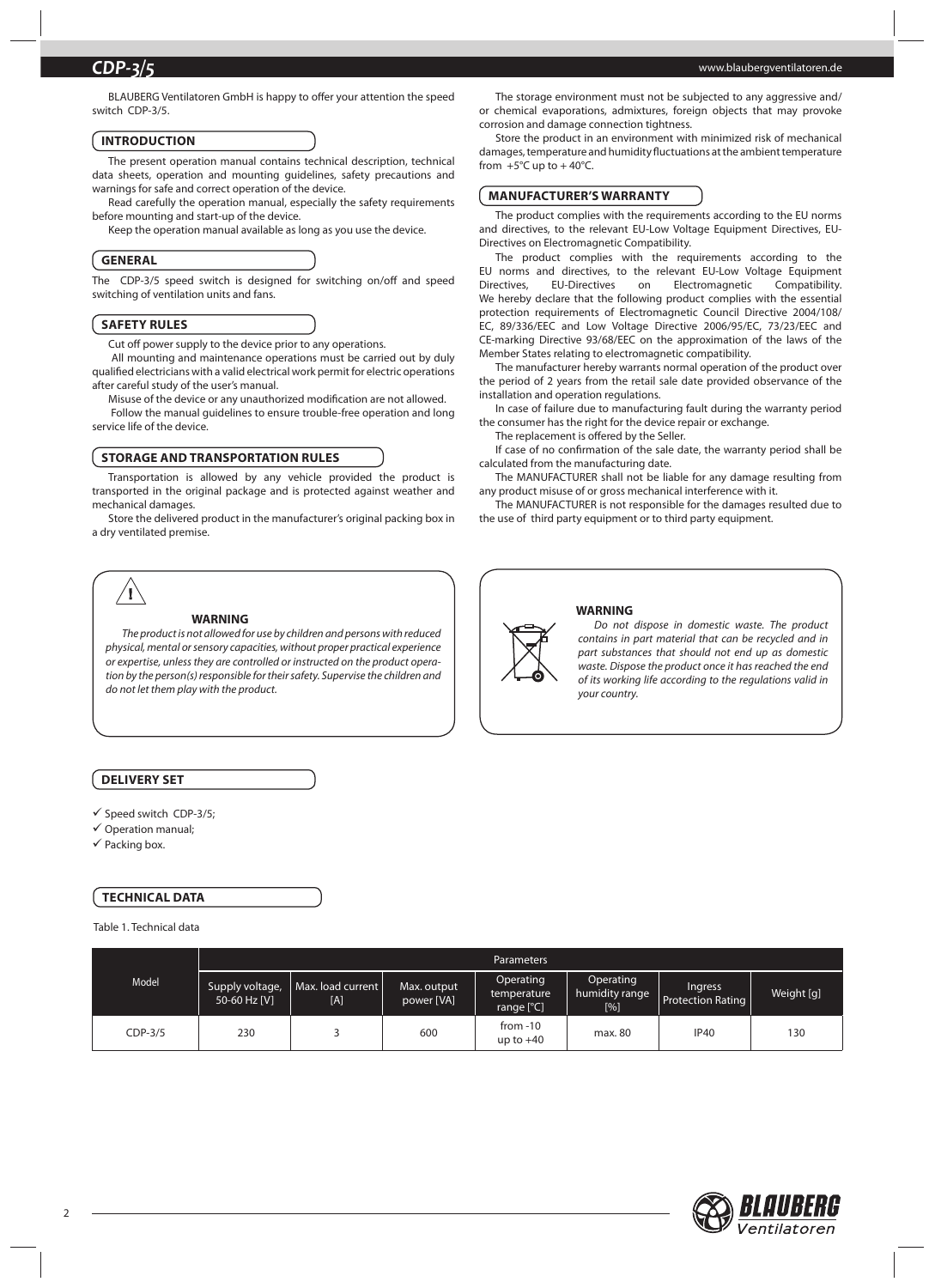#### www.blaubergventilatoren.de



# **MOUNTING**

**!**

#### **WARNING**

Make sure that the speed switch is not damaged. Do not use a damaged speed switch Do not install the speed switch on an uneven surface! While tightening the screws avoid overtightening not to damage the device.

## **CONNECTION TO POWER MAINS**



## **WARNING**

Cut off power supply to the speed switch prior to any operations with the speed switch. All mounting and servicing operations are allowed for duly qualified electricians with valid electrical work permit for electric operations after careful study of the present operation manual. For connection of the speed switch to ventilation units and fans follow the wiring diagram, fig. 3.

Подключение переключателя к вентиляционным установкам и вентиляторам производится согласно схеме, указанной на Рис.3.

## **CONTROL**

To activate the required speed of the connected ventilation equipment rotate the speed switch knob clockwise and position it according to the required speed marking, fig. 4:

— low speed;

 — middle speed; 冒

— high speed.

To turn the connected ventilation equipment off rotate the speed switch knob counterclockwise and set it into «0» position, the maximum left position.



Mounting sequence of the speed switch, fig. 2:

- 1. Pull and remove the speed switch knob.
- 2. Carefully undo the latches on the front panel with a screwdriver and remove it.
- 3. Route the cable to the installation place of the speed switch.

4. Connect the wires to the speed switch and fix the back panel to the wall through the fixing holes.

5. Install the front panel and the speed switch knob.